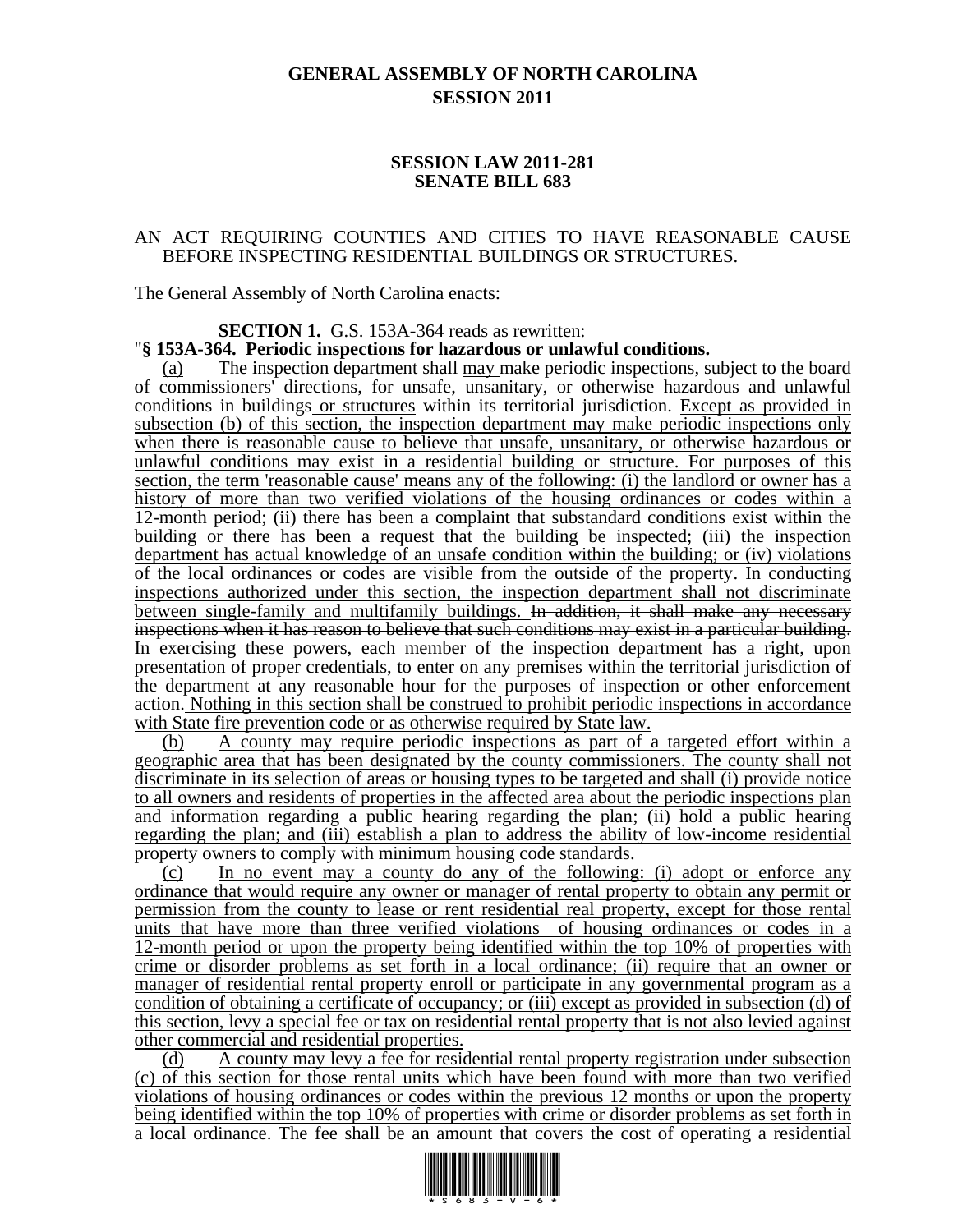registration program and shall not be used to supplant revenue in other areas. Counties using registration programs that charge registration fees for all residential rental properties as of June 1, 2011, may continue levying a fee on all residential rental properties as follows:

- (1) For properties with 20 or more residential rental units, the fee shall be no more than fifty dollars (\$50.00) per year.
- (2) For properties with fewer than 20 but more than three residential rental units, the fee shall be no more than twenty-five dollars (\$25.00) per year.
- (3) For properties with three or fewer residential rental units, the fee shall be no more than fifteen dollars (\$15.00) per year."

**SECTION 2.** G.S. 160A-424 reads as rewritten:

## "**§ 160A-424. Periodic inspections.**

(a) The inspection department shall may make periodic inspections, subject to the council's directions, for unsafe, unsanitary, or otherwise hazardous and unlawful conditions in buildings or structures within its territorial jurisdiction. Except as provided in subsection (b) of this section, the inspection department may make periodic inspections only when there is reasonable cause to believe that unsafe, unsanitary, or otherwise hazardous or unlawful conditions may exist in a residential building or structure. For purposes of this section, the term 'reasonable cause' means any of the following: (i) the landlord or owner has a history of more than two verified violations of the housing ordinances or codes within a 12-month period; (ii) there has been a complaint that substandard conditions exist within the building or there has been a request that the building be inspected; (iii) the inspection department has actual knowledge of an unsafe condition within the building; or (iv) violations of the local ordinances or codes are visible from the outside of the property. In conducting inspections authorized under this section, the inspection department shall not discriminate between single-family and multifamily buildings. In addition, it shall make inspections when it has reason to believe that such conditions may exist in a particular structure. In exercising this power, members of the department shall have a right to enter on any premises within the jurisdiction of the department at all reasonable hours for the purposes of inspection or other enforcement action, upon presentation of proper credentials. Nothing in this section shall be construed to prohibit periodic inspections in accordance with State fire prevention code or as otherwise required by State law.

(b) A city may require periodic inspections as part of a targeted effort within a geographic area that has been designated by the city council. The municipality shall not discriminate in its selection of areas or housing types to be targeted and shall (i) provide notice to all owners and residents of properties in the affected area about the periodic inspections plan and information regarding a public hearing regarding the plan; (ii) hold a public hearing regarding the plan; and (iii) establish a plan to address the ability of low-income residential property owners to comply with minimum housing code standards.

(c) In no event may a city do any of the following: (i) adopt or enforce any ordinance that would require any owner or manager of rental property to obtain any permit or permission from the city to lease or rent residential real property, except for those properties that have more than three verified violations in a 12-month period or upon the property being identified within the top 10% of properties with crime or disorder problems as set forth in a local ordinance; (ii) require that an owner or manager of residential rental property enroll or participate in any governmental program as a condition of obtaining a certificate of occupancy; or (iii) except as provided in subsection (d) of this section, levy a special fee or tax on residential rental property that is not also levied against other commercial and residential properties.

(d) A city may levy a fee for residential rental property registration under subsection (c) of this section for those rental units which have been found with more than two verified violations of local ordinances within the previous 12 months or upon the property being identified within the top 10% of properties with crime or disorder problems as set forth in a local ordinance. The fee shall be an amount that covers the cost of operating a residential registration program and shall not be used to supplant revenue in other areas. Cities using registration programs that charge registration fees for all residential rental properties as of June 1, 2011, may continue levying a fee on all residential rental properties as follows:

> (1) For properties with 20 or more residential rental units, the fee shall be no more than fifty dollars (\$50.00) per year.